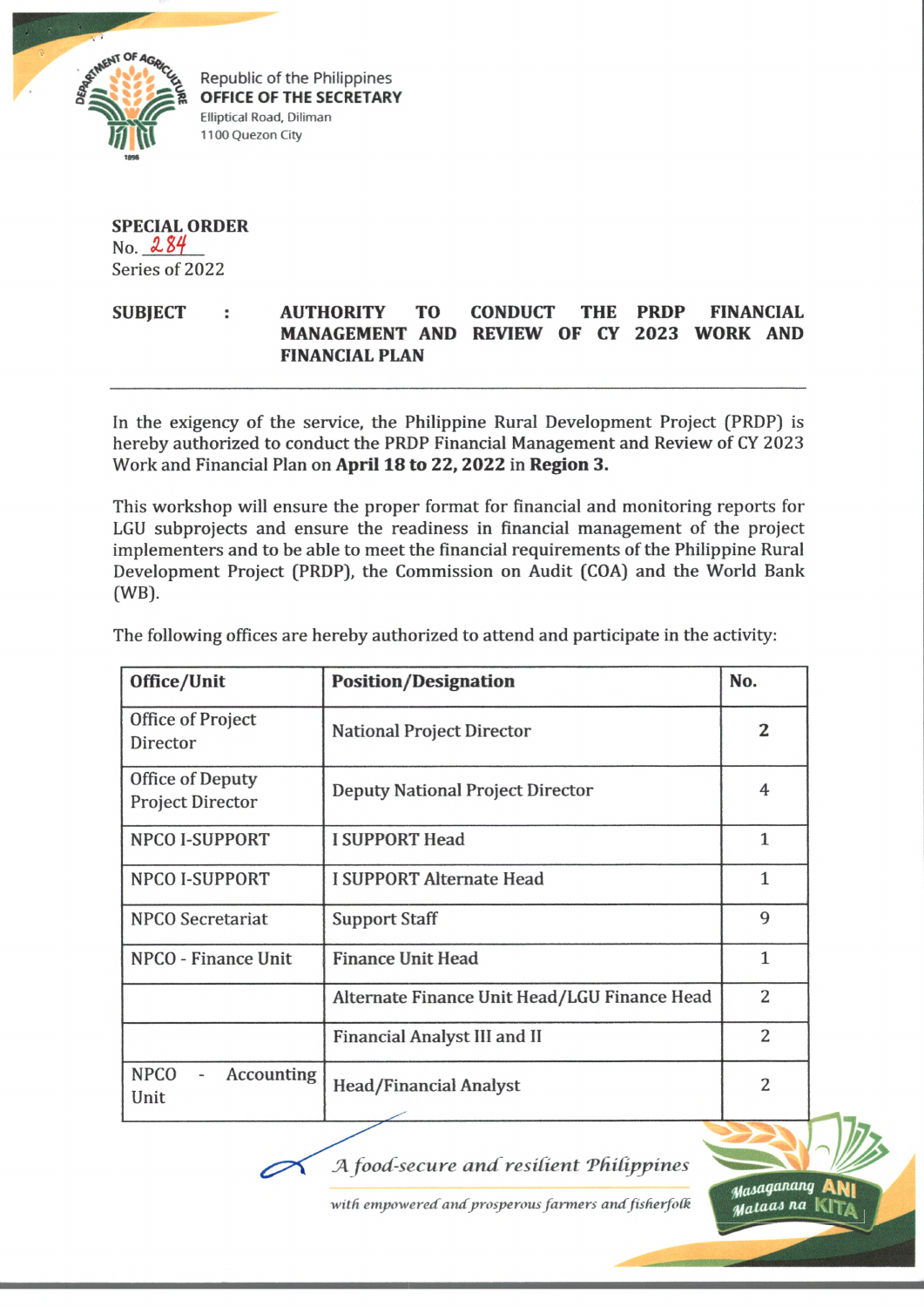| NPCO - Budget Unit           | Head/Budget Specialist/Analyst                                                    | 7              |
|------------------------------|-----------------------------------------------------------------------------------|----------------|
| PSO Luzon A (North<br>Luzon) | Finance Head/Finance Specialist/<br><b>Finance Analyst/Procurement Specialist</b> | $\overline{4}$ |
| PSO Luzon B (South<br>Luzon) | Finance Head/Finance Specialist/<br><b>Finance Analyst/Procurement Specialist</b> | 4              |
| PSO Visayas                  | Finance Head/Finance Specialist/<br><b>Finance Analyst/Procurement Specialist</b> | $\overline{4}$ |
| PSO Mindanao                 | Finance Head/Finance Specialist/<br><b>Finance Analyst/Procurement Specialist</b> | $\overline{4}$ |
| RPCO I                       | <b>Accountant/Finance Analyst/Budget Analyst</b>                                  | 3              |
| <b>RPCO II</b>               | <b>Accountant/Finance Analyst/Budget Analyst</b>                                  | 3              |
| <b>RPCO III</b>              | <b>Accountant/Finance Analyst/Budget Analyst</b>                                  | 3              |
| <b>RPCO CAR</b>              | <b>Accountant/Finance Analyst/Budget Analyst</b>                                  | 3              |
| <b>RPCO IV-A</b>             | Accountant/Finance Analyst/Budget Analyst                                         | 3              |
| RPCO IV-B                    | <b>Accountant/Finance Analyst/Budget Analyst</b>                                  | 3              |
| <b>RPCOV</b>                 | <b>Accountant/Finance Analyst/Budget Analyst</b>                                  | 3              |
| <b>RPCO VI</b>               | <b>Accountant/Finance Analyst/Budget Analyst</b>                                  | 3              |
| <b>RPCO VII</b>              | <b>Accountant/Finance Analyst/Budget Analyst</b>                                  | 3              |
| <b>RPCO VIII</b>             | <b>Accountant/Finance Analyst/Budget Analyst</b>                                  | 3              |
| <b>RPCO IX</b>               | <b>Accountant/Finance Analyst/Budget Analyst</b>                                  | 3              |
| <b>RPCOX</b>                 | <b>Accountant/Finance Analyst/Budget Analyst</b>                                  | 3              |
| <b>RPCO XI</b>               | <b>Accountant/Finance Analyst/Budget Analyst</b>                                  | 3              |
| <b>RPCO XII</b>              | <b>Accountant/Finance Analyst/Budget Analyst</b>                                  | 3              |
| <b>RPCO XIII</b>             | <b>Accountant/Finance Analyst/Budget Analyst</b>                                  | 3              |
| RPCO ARMM                    | <b>Accountant/Finance Analyst/Budget Analyst</b>                                  | 3              |
|                              | <b>Total</b>                                                                      | 95             |

 $\frac{1}{\sqrt{2}}\left(1-\frac{1}{2}\right)$ 

A food-secure and resilient Philippines

 $% \mathcal{M}_{\mathrm{F}}$  with empowered and prosperous farmers and fisher<br>folk